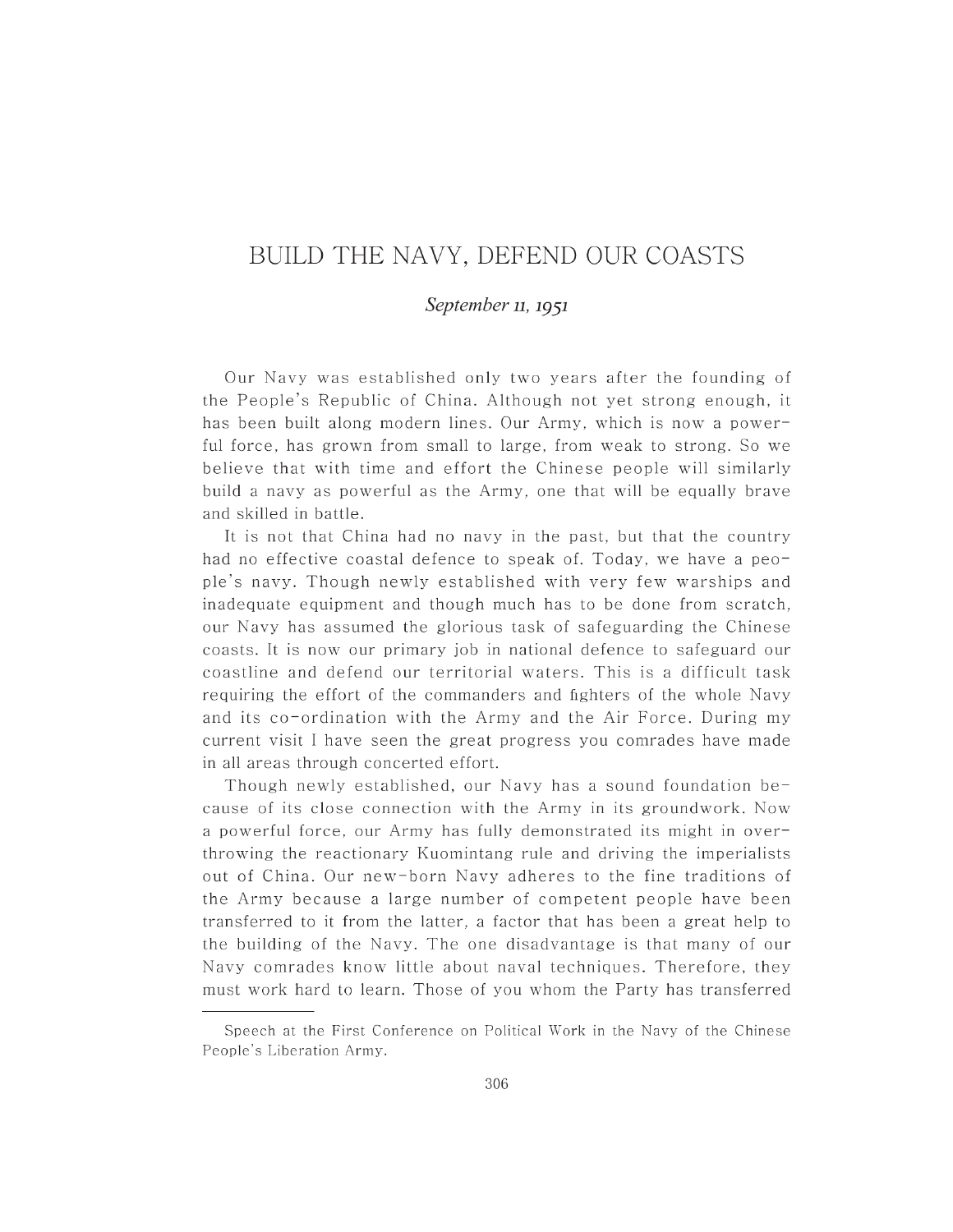to the Navy should regard your present work as a glorious mission and be prepared to remain with the Navy for a long time . Every commander or fighter should learn anew and try to master modern naval techniques, adapt himself to life at sea and develop himself into a stalwart sailor.

Our present conference is concerned with political work in the Navy. The primary thing in such work is to ensure the leadership of the Chinese Communist Party over the Navy and see that all its servicemen are faithful to the people and the motherland and strictly observe revolutionary discipline. It is important to make sure that all commanders and fighters master modern technical know-how. For instance, I have observed the technical training in the Artillery School, where an advanced method has been adopted. This is a concrete and practical training method that is very good and should be widely popularized. Political work should play a role in this, raising everyone's enthusiasm for study and helping everyone to master the use of artillery as quickly as possible.

We had no artillery at all during the guerrilla war, nor did we properly value captured artillery pieces. However, we began to value them when their effectiveness became evident in the major campaigns at the later stage of the War of Liberation (1946-49). Navy being quite different from the Army, artillery plays a particularly important role in war at sea. Artillery is extensively used while hand-to-hand combat is rare or even not needed. If we have coastal guns, torpedoes, and warships equipped with appropriate types of artillery, along with cover by the Air Force, we can defeat any enemy attack from the sea. We must, therefore, pay attention to the training of naval artillerymen. At the same time, the coastal artillery positions must be resolutely defended. In ground wars of the past, our Army did not take the seizure of cities as its main objective because it wanted to wipe out the enemy's effective strength first. The Navy, however, is different, its tasks being to safeguard the front line of our national defence and to annihilate the enemy at sea. The coastal naval artillerymen must, therefore, have solid and permanent fortifications. In addition to their routine drills, these men must constantly reinforce their fortifications. Indeed, construction of the strongest defence fortifications for long-term use should be left to the coastal artillerymen and marines, because in peace-time they do not participate in many troop manoeuvres, nor do they have many combat duties. This will enable us to build good coastal defence works at less cost. Some peo-